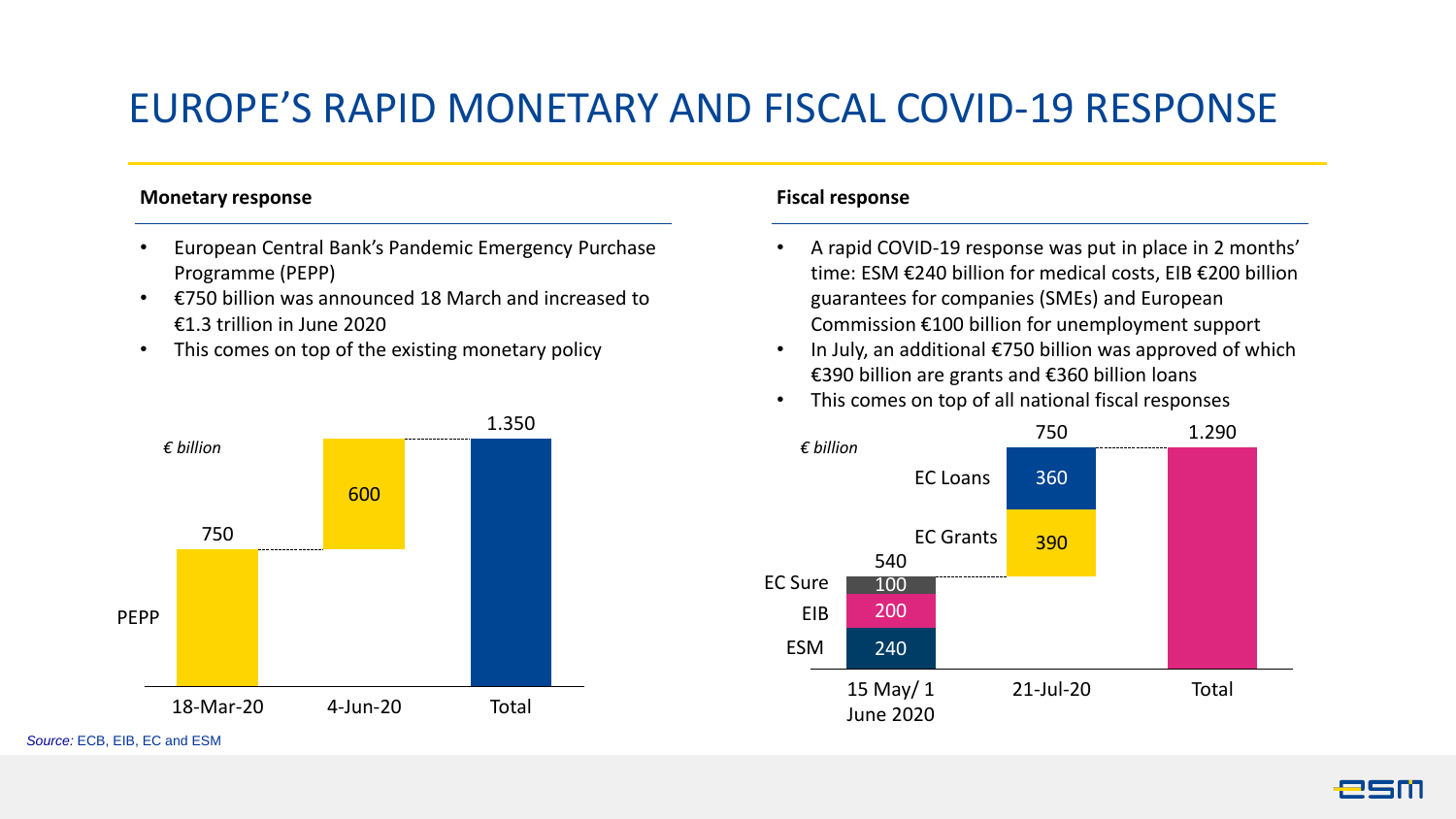### MARKET REACTS POSITIVELY TO EUROPE'S RESPONSE

*10yr EGB spread against DE between 2018 and 2020 (basis points)*

Source: ESM, Bloomberg



Monetary: ECB PEPP €750 billion and later increased to €1.350 billion (agreed)

esm